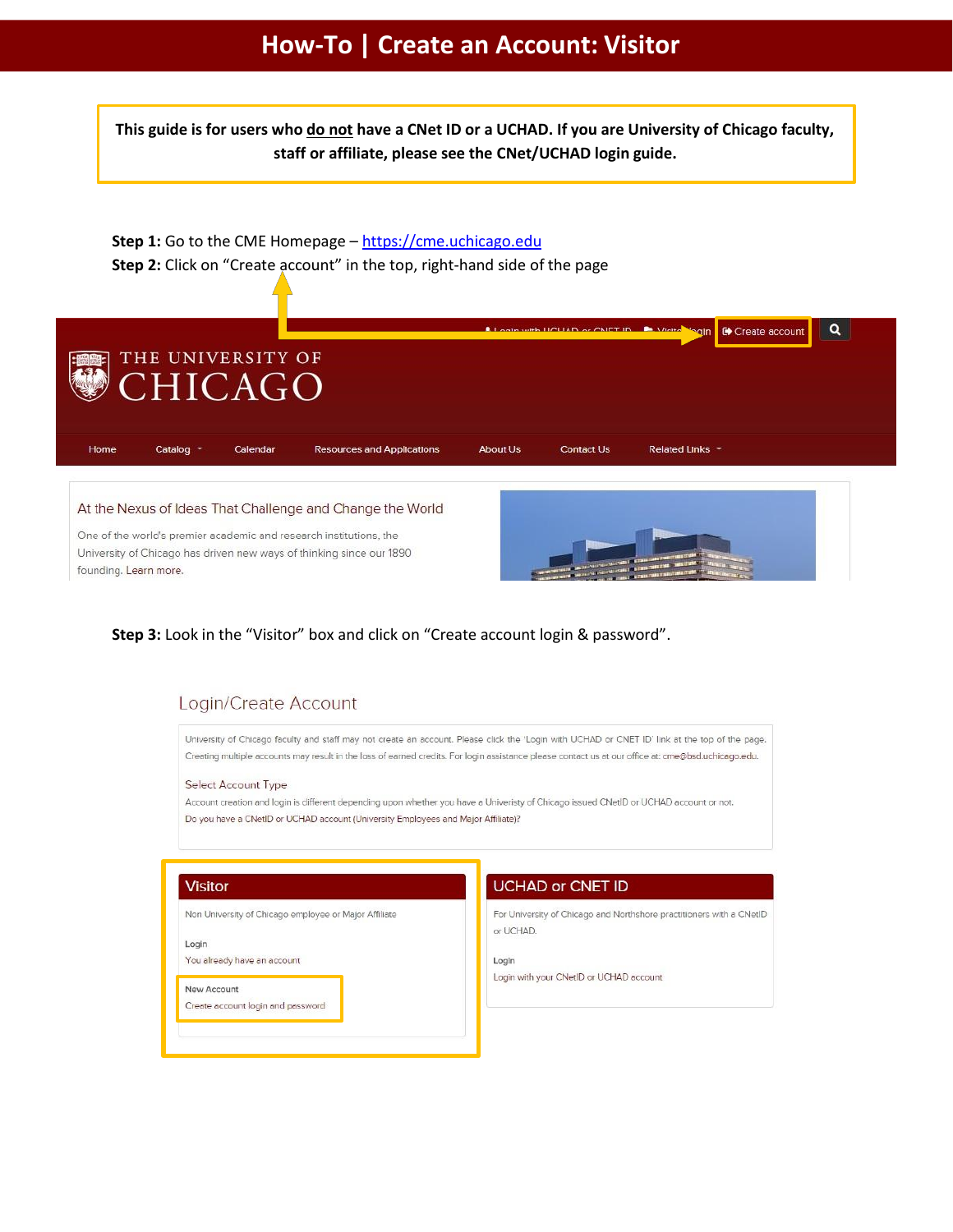**Step 4:** You will be prompted to fill in your personal information. Fill in all required fields.

*\*Please enter your most frequently used e-mail. This can be either your work or personal e-mail.*

| CREATE A VISITOR ACCOUNT                                                                                                                                    | REQUEST NEW VISITOR PASSWORD                                                                              | <b>VISITOR LOGIN</b>                                                                                                                                      |  |
|-------------------------------------------------------------------------------------------------------------------------------------------------------------|-----------------------------------------------------------------------------------------------------------|-----------------------------------------------------------------------------------------------------------------------------------------------------------|--|
|                                                                                                                                                             |                                                                                                           |                                                                                                                                                           |  |
|                                                                                                                                                             | cme@bsd.uchicago.edu for help. Creating multiple accounts may result in the loss of earned credits.       | A. Chicago faculty and staff may not create an account. Please click the 'Login with UCHAD or CNET ID' link at the top of the page or contact us at       |  |
| USERNAME <sup>*</sup>                                                                                                                                       | Spaces are allowed; punctuation is not allowed except for periods, hyphens, apostrophes, and underscores. |                                                                                                                                                           |  |
|                                                                                                                                                             |                                                                                                           |                                                                                                                                                           |  |
| <b>E-MAIL ADDRESS *</b>                                                                                                                                     |                                                                                                           |                                                                                                                                                           |  |
|                                                                                                                                                             |                                                                                                           | A valid e-mail address. All e-mails from the system will be sent to this address. The e-mail address is not made public and will only be used if you wish |  |
|                                                                                                                                                             | to receive a new password or wish to receive certain news or notifications by e-mail.                     |                                                                                                                                                           |  |
|                                                                                                                                                             |                                                                                                           |                                                                                                                                                           |  |
|                                                                                                                                                             |                                                                                                           |                                                                                                                                                           |  |
|                                                                                                                                                             | Password strength:                                                                                        |                                                                                                                                                           |  |
|                                                                                                                                                             |                                                                                                           |                                                                                                                                                           |  |
|                                                                                                                                                             |                                                                                                           |                                                                                                                                                           |  |
| Provide a password for the new account in both fields.<br>PASSWORD <sup>*</sup><br><b>CONFIRM PASSWORD *</b><br>PREFIX<br>$-$ None $ \cdot$<br>FIRST NAME * |                                                                                                           | For First Name, Middle Name, and Last Name, please enter your name as you would like it to appear on your certificates, including capitalization and      |  |
| punctuation.                                                                                                                                                |                                                                                                           |                                                                                                                                                           |  |

**\*Please pay particular attention to the "Degree" field**. This needs to be correct so when you claim course/RSS credit you receive the appropriate type (i.e., "MD" for *AMA Category 1 Credit* TM ).

| DEGREE <sup>+</sup> |  |
|---------------------|--|
| <b>APN</b>          |  |
| ATC.                |  |
| Bachelor's          |  |
| CNIM                |  |

**\*The "Primary Clinical Affiliation" also needs to be correct.** This describes what institution you are from. If your primary clinical affiliation is the University of Chicago, you should be logging in with your CNet or UCHAD credentials!

### PRIMARY CLINICAL AFFILIATION \*

- University of Chicago Medicine
- NorthShore University Health System
- ◎ Other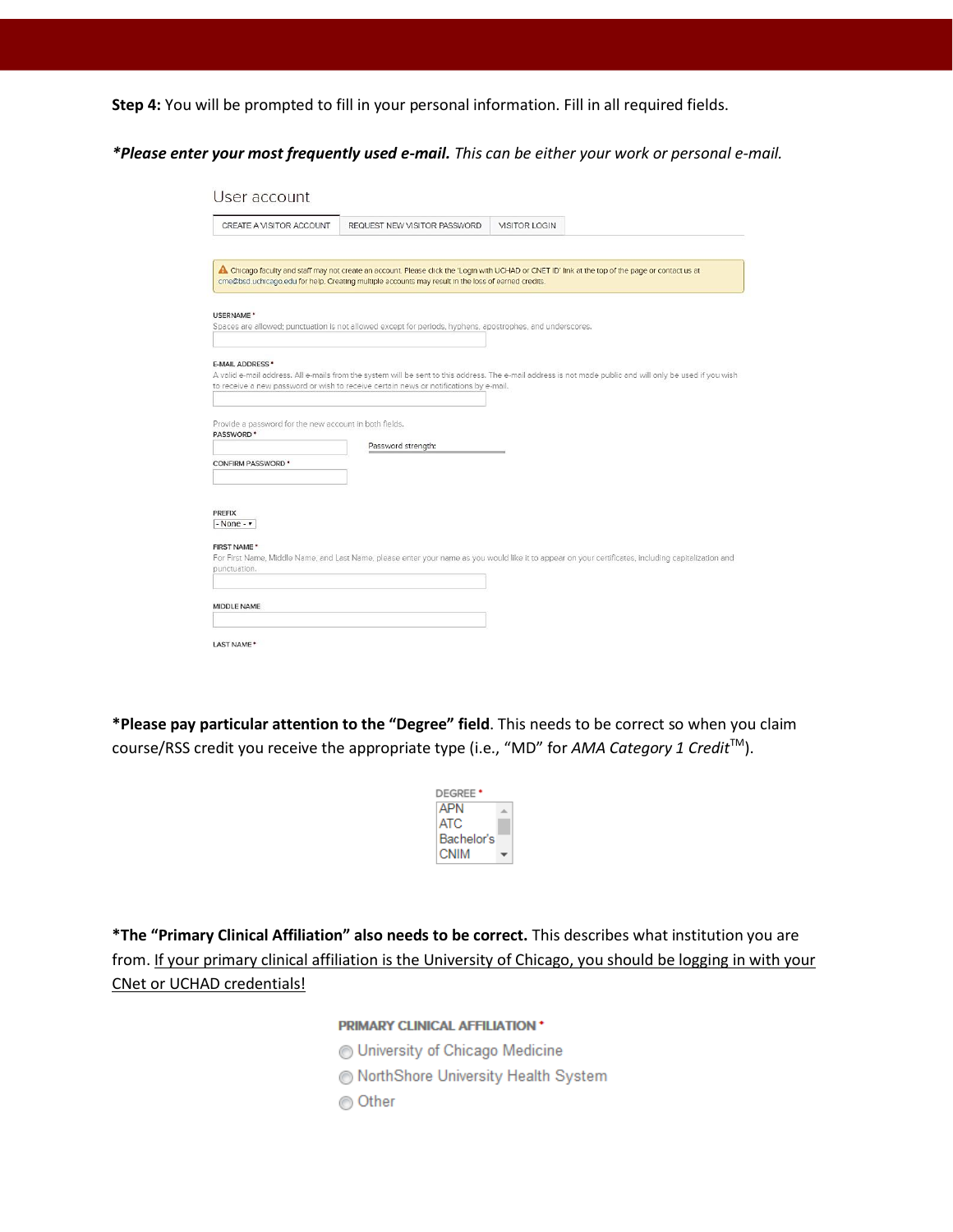### **OPTIONAL – Maintenance of Certification (MOC) Fields**

Should an activity be approved for MOC credit, this information will be required in order to claim credit and report to the respective boards.

|                                    | For Maintenance of Certification purposes - select your board, if you are not a member of these boards, select none. |
|------------------------------------|----------------------------------------------------------------------------------------------------------------------|
| Board                              | Diplomate Number                                                                                                     |
| $-$ None $-$                       | v                                                                                                                    |
|                                    |                                                                                                                      |
| <b>ADD ANOTHER BOARD</b>           |                                                                                                                      |
|                                    |                                                                                                                      |
|                                    |                                                                                                                      |
|                                    |                                                                                                                      |
|                                    |                                                                                                                      |
| NATIONAL PROVIDER IDENTIFIER (NPI) |                                                                                                                      |
|                                    |                                                                                                                      |
|                                    |                                                                                                                      |
| DATE OF BIRTH<br>MM/DD/YYYY        |                                                                                                                      |

**Mobile information is important if you are texting in for credit regarding RSS.** If you do not have your mobile number associated to your account, you will not be able to text in or obtain your credit!